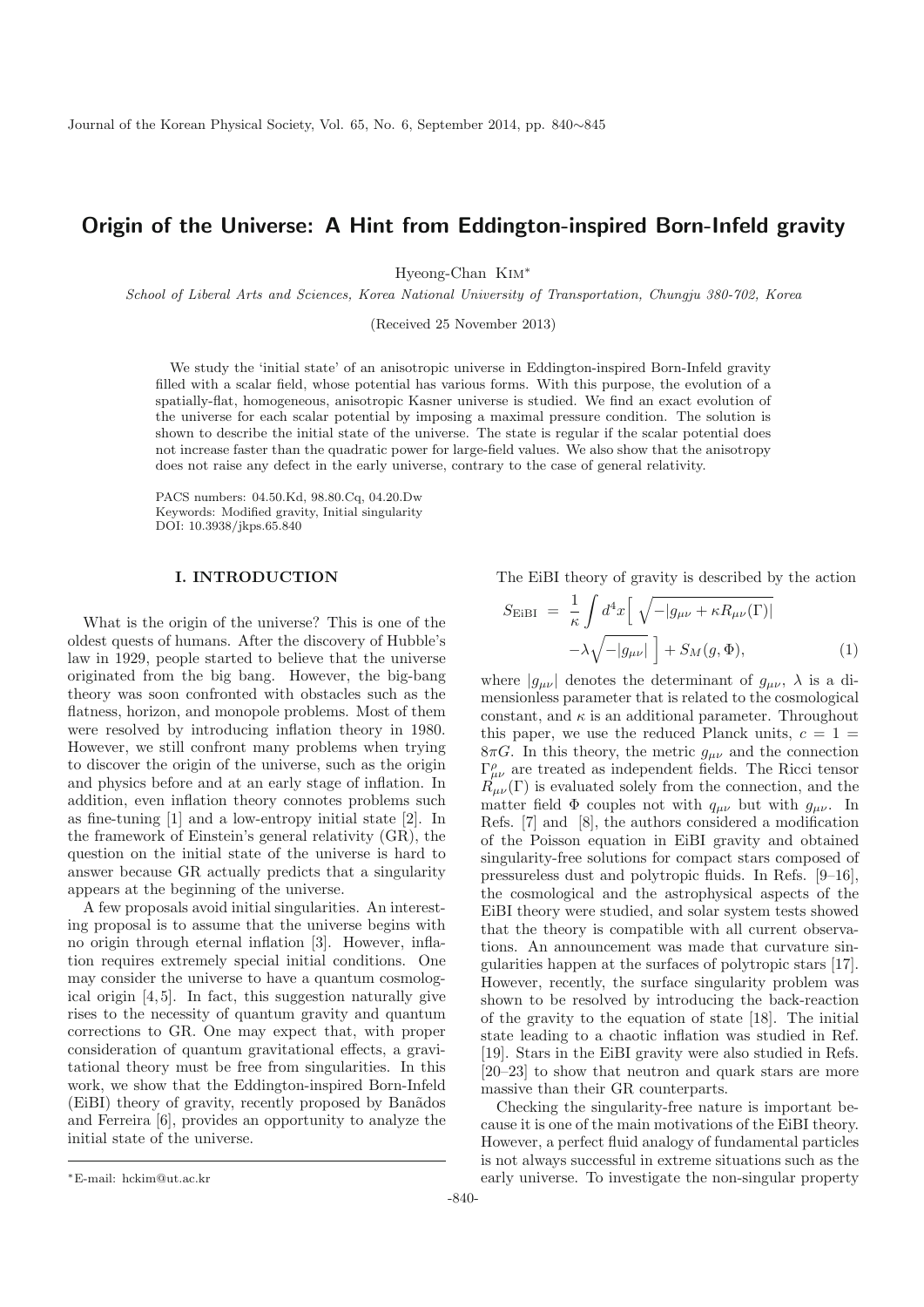seriously, one needs to deal with a universe filled with fields whose equation of states vary depending on physical situations. With this in mind, we consider a universe filled with a real scalar field with the action

$$
S_M = \int d^4x \sqrt{|g|} \left[ -\frac{1}{2} g^{\mu\nu} (\partial_\mu \phi)(\partial_\nu \phi) - V(\phi) \right]. (2)
$$

The equation of state parameter of the scalar field in homogeneous space-time depends on the relative ratio between the kinetic energy and the potential energy,  $w =$  $(\dot{\phi}^2/2V-1)/(\dot{\phi}^2/2V+1)$ . If the ratio is large,  $w \to 1$ , and if it goes to zero,  $w \rightarrow -1$ . We cannot determine the initial state of the universe filled with the scalar field

from experience with a perfect fluid because the equation of state varies with time.

# **II. ANISOTROPIC UNIVERSE WITH A SCALAR FIELD**

Since the discovery of Planck observations [24] that nontrivial axial anomalies exist in the cosmic microwave background radiation, the anisotropic universe has become a new trend in cosmology and astrophysics. The metric for a spatially-flat, homogeneous space-time is

$$
g_{\mu\nu}dx^{\mu}dx^{\nu} = -dt^2 + a^2(t)\left[e^{2(\beta_+ + \sqrt{3}\beta_-)}dx^2 + e^{2(\beta_+ - \sqrt{3}\beta_-)}dy^2 + e^{-4\beta_+}dz^2\right],\tag{3}
$$

where  $a(t)$  and  $\beta_{\pm}(t)$  denote the scale factor and the anisotropies, respectively. Most previous works on EiBI gravity were based on a perfect fluid. Most interestingly, the universe driven by radiation is free from the initial singularity [6]; the universe experiences either a bouncing with a finite size for  $\kappa < 0$  or a state of minimum size that takes infinite time to reach from the present time for  $\kappa > 0$ . The latter is interpreted as the "nonsingular" initial state" of the universe. The "nonsingular initial state" is also present if the equation of state parameter,

 $w = p/\rho$ , of a fluid is positive [25]. Another nonsingular initial state is known to exist as a de Sitter space-time for a dust-filled universe with  $w = 0$  [25] and in the presence of a massive scalar field [19].

The Hubble parameter for a gravity+scalar field in isotropic space-time was first obtained in Eq. (46) in Ref. [26] with  $\lambda = 1$ . There, GR was also shown to recover to leading order at later times for an expanding universe. In the case of an anisotropic universe of the Kasner type, the Hubble parameter is modified to be

$$
H = \frac{1}{(\lambda + V)^2 + \frac{1}{2}\dot{\phi}^4} \left\{ -\frac{1}{2} \left( \lambda + V + \frac{1}{2}\dot{\phi}^2 \right) V'(\phi) \dot{\phi} \pm \frac{1}{\sqrt{3}} \left( \lambda + V - \frac{\dot{\phi}^2}{2} \right) \times \left[ \left( \lambda + V + \frac{1}{2}\dot{\phi}^2 \right)^{3/2} \left( \lambda + V - \frac{1}{2}\dot{\phi}^2 \right)^{3/2} + \frac{1}{\kappa} \left( \lambda + V + \frac{1}{2}\dot{\phi}^2 \right) \left( \dot{\phi}^2 - V - \lambda \right) + \frac{6c^2}{a^6} \right]^{1/2} \right\},
$$
\n(4)

where  $\lambda = \lambda/\kappa$ ,  $c^2 = c_+^2 + c_-^2$ , and we are interested in the case with  $\kappa, \lambda > 0$ . The isotropic space version of this equation was given in Ref. [27]. The anisotropy satisfies

$$
\dot{\beta}_{\pm} = \frac{c_{\pm}}{(\lambda + V + \frac{\dot{\phi}^2}{2})a^3},\tag{5}
$$

which was obtained exactly in the same way as that in Ref. [25]. The scalar field equation is given by

$$
\ddot{\phi} + 3H\dot{\phi} + V'(\phi) = 0.
$$
\n(6)

#### **1. Constant Potential Case**

The EiBI theory in vacuum is known to be equivalent to GR [6]. In the case of a constant potential,  $V(\phi) = V_0$ , the potential plays the same role as a cosmological constant with  $\Lambda \equiv V_0 + \lambda - 1/\kappa$  if one ignore the scalar kinetic energy. Even with scalar dynamics, one can find an exact solution, which resembles the "nonsingular initial state" in the perfect fluid case. Equation (6) is integrated to give  $\dot{\phi} = \sqrt{2(1/\kappa + \Lambda)} (a_c/a)^3$ , where  $a_c$  is a critical scale whose physical implication will be clear soon. The Hubble parameter becomes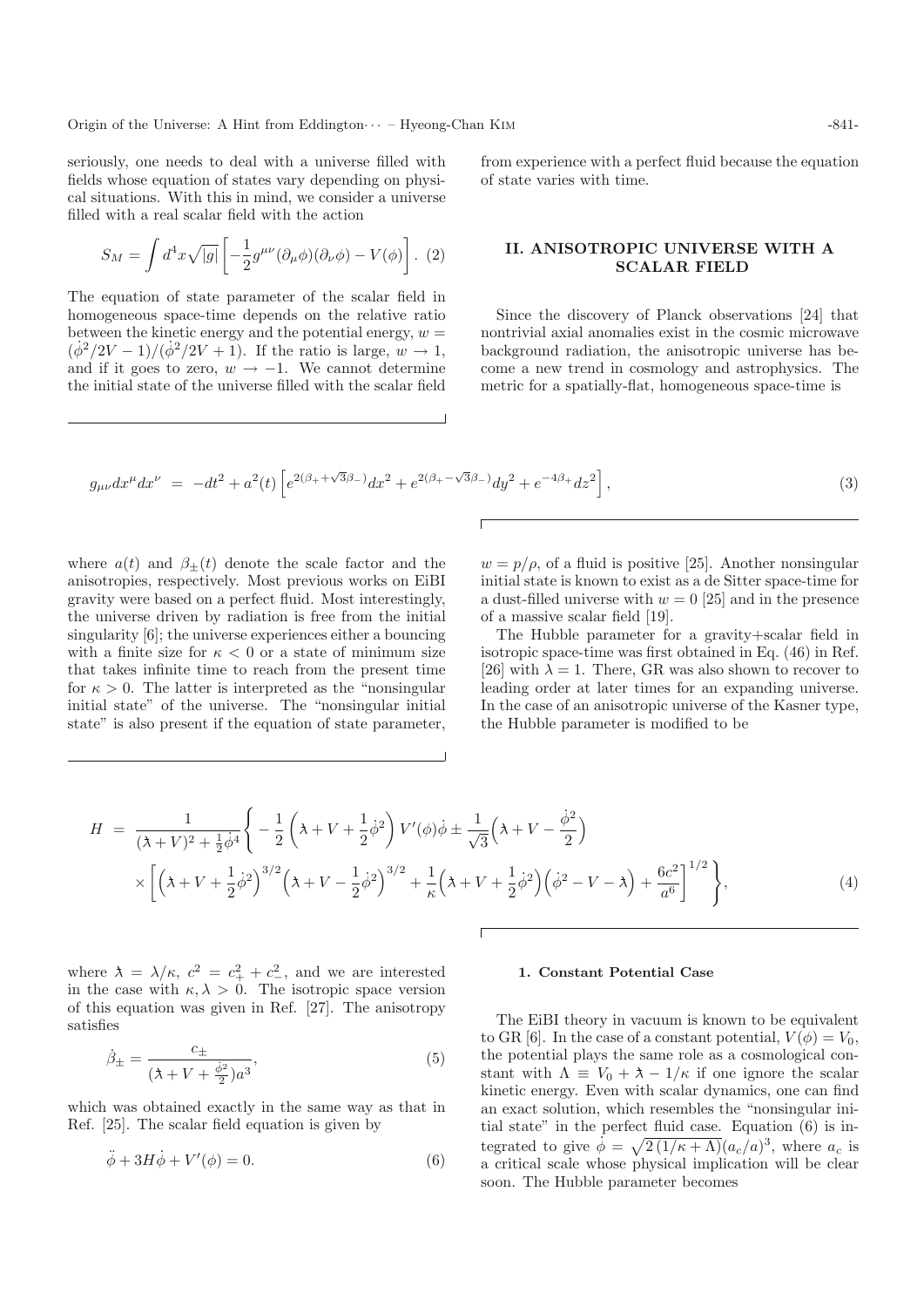$$
H(a) = \frac{1}{\sqrt{3\kappa}} \frac{1 - \frac{a_c^6}{a^6}}{1 + \frac{2a_c^{12}}{a^{12}}} \left[ (1 + \kappa \Lambda) \left( 1 - \frac{a_c^{12}}{a^{12}} \right)^{3/2} - 1 + \left( 1 + \frac{6\kappa c^2}{a_c^6} \right) \frac{a_c^6}{a^6} + \frac{2a_c^{12}}{a^{12}} \right]^{1/2},\tag{7}
$$



Fig. 1. The Hubble parameter with respect to the scale factor for various cosmological constants. Here, the cosmological constant is given by  $\Lambda = 0$ ,  $0.1/\kappa$ ,  $0.5/\kappa$ , and  $1/\kappa$ , respectively, from the bottom.

where we take the positive sign in Eq. (4) because we want to describe an expanding universe. The Hubble parameter is plotted in Fig. 1. The terms inside the square brackets can be expanded as, for large  $a$ ,

$$
[\cdots] = \kappa \Lambda + \left(1 + \frac{6\kappa c^2}{a_c^6}\right) \frac{a_c^6}{a^6} + \frac{1}{2} \left(1 - 3\kappa \Lambda\right) \frac{a_c^{12}}{a^{12}} + \cdots
$$

The Hubble parameter goes to zero at the minimum value of the scale factor,  $a = a_c$ . Around that value, the scale factor behaves as

$$
a(t) = a_c + \delta_0 e^{2\sqrt{\frac{6}{\kappa}}t},\tag{8}
$$

which presents the same "nonsingular initial state" as that for the perfect-fluid.

The scalar velocity with respect to the scale factor can also be written as

$$
\frac{d\phi}{da} = \sqrt{\frac{2\left(1/\kappa + \Lambda\right)}{3\kappa}} \left(\frac{a_c}{a}\right)^3 \frac{1 - \frac{a_c^6}{a^6}}{1 + \frac{2a_c^{12}}{a^{12}}}\left[ (1 + \kappa\Lambda) \left(1 - \frac{a_c^{12}}{a^{12}}\right)^{3/2} - 1 + \left(1 + \frac{6\kappa c^2}{a_c^6}\right) \frac{a_c^6}{a^6} + \frac{2a_c^{12}}{a^{12}}\right]^{1/2}.\tag{9}
$$

The Hubble parameter (7) and the scalar field evolution equation (9) approximately describes the case that the scalar potential approaches a constant value.

# **III. INITIAL STATE OF THE UNIVERSE**

From experience with a perfect fluid in Ref. [25], the initial state of the universe appears to depend on the equation of state for its matter content for positive  $\kappa$ . We inspect whether this dependence is extendable to the case of a scalar field or not. In Ref. [19], the authors have shown that a maximal pressure condition,

$$
\frac{1}{2}\dot{\phi}^2 - V(\phi) - \lambda = 0 \implies \frac{d\phi}{dt} = U(\phi),
$$
  
where  $U(\phi) \equiv \sqrt{2(V(\phi) + \lambda)},$  (10)

combined with the Hubble parameter equation

$$
H = -\frac{2}{3}U'(\phi),
$$
\n(11)

provides an exact solution, which was called the maximal pressure solution (MPS), of the equation of motion of the EiBI gravity. In Eq. (10), we choose the positive sign. Solutions with  $\frac{d\phi}{dt} = -U$  can be obtained by letting  $t \to -t$ . The reality of  $\dot{\phi}$  requires  $V(\phi) \geq -\lambda$ . The earlytime behavior of the MPS describes the initial state of the universe [19]. Now, the MPS is given by

$$
\mathfrak{T}(\phi) \equiv \int^{\phi} \frac{d\phi'}{U(\phi')} = \int^t d\tau \implies \phi(t) = \mathfrak{T}^{-1}(t). \tag{12}
$$

Equation (11) is integrated to give the scale factor

$$
\frac{\dot{a}}{a} = -\frac{2}{3}U'(\phi) = -\frac{2U}{3U} \implies a(t) = a_0 [U(\phi)]^{-2/3}, \tag{13}
$$

where  $a_0$  is an integration constant. The metric function describing the anisotropy is

$$
\beta_{\pm} = \int^{t} dt \frac{c_{\pm}}{a_0^3} = \frac{c_{\pm}}{a_0^3} (t - t_{\beta}). \tag{14}
$$

The divergence of the anisotropy,  $I_{\pm} = \dot{\beta}_{\pm}/H =$  $-3c_{\pm}/(2a_0^3U'(\phi))$ , happens only when  $H = 0$ . However,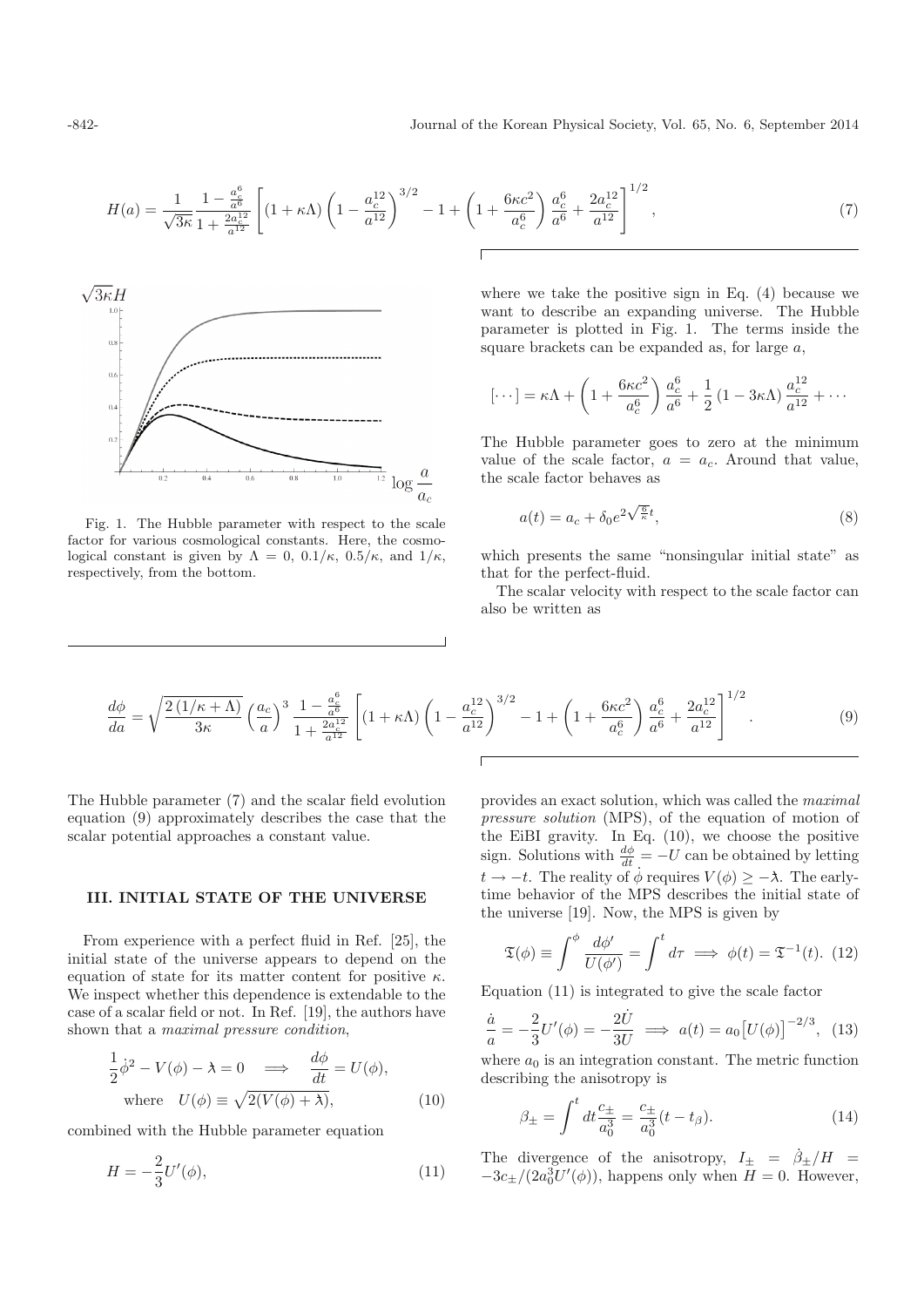the geometry there is nonsingular.

#### **1. The Initial State**

We next write the early-time behaviors of the universe for various nonsingular potentials. The 'initial state' of an expanding universe is determined by the asymptotic form of the scalar potential for large-field values. This is simply because the size of the scalar field should be very large in the early universe. For the initial state in Eq. (10), the scalar field always increase with time,  $\dot{\phi} > 0$ . Therefore, once  $\dot{\phi}(\propto U(\phi))$  is positive at a time  $t_0$ , it is always positive at earlier times  $t < t_0$ , implying  $\phi \rightarrow -\infty$  in the early universe. Let us assume that the asymptotic form of the scalar potential takes the form

$$
U = \mu |\phi|^{n+1} \Rightarrow V = \frac{\mu^2}{2} \phi^{2n+2} - \lambda,
$$
 (15)

where we choose  $\mu > 0$  without loss of generality. For the case of  $n = -1$ , the scalar potential approaches a constant, and the corresponding early time behavior is given in Eq.  $(8)$ .

For  $n \neq 0$ ,  $-1$ , from Eq. (12), the MPS behaves as

$$
\phi = -\frac{1}{(n\mu t)^{\frac{1}{n}}},
$$
  
\n
$$
a(t) = a_0 U^{-2/3} = \frac{a_0}{\mu^{2/3}} (n\mu t)^{\frac{2(n+1)}{3n}}.
$$
\n(16)

For  $n > 0$ , the domain of time is  $t \in (0, \infty)$ . The scalar field evolves from  $-\infty$  to 0 with time. The scale factor monotonically increases from 0 to  $\infty$ . This describes a power-law-inflating or decelerating universe, respectively for  $0 < n < 2$  or  $n > 2$ . Observing backward in time, the scale factor decreases to zero in a finite time, and the geometry becomes singular at  $t = 0$ . Therefore, in this case, the universe starts from a singularity similar to the case of big-bang cosmology, and the nonsingular initial state is absent. The case with  $n = 0$  is described by an initial de Sitter universe, which was studied in Ref. [19]. For  $n < 0, (\neq -1)$ , the domain of time is  $(-\infty, 0]$ , and the scalar field runs from  $-\infty$  to 0. For  $-1 < n < 0$ , the scale factor expands with accelerating rates. For large negative  $t$ , both the acceleration and the velocity of the scale factor go to zero. Therefore, an initial singularity is absent at past infinity. If  $c = 0$ , the universe begins with a flat space-time. For cases with  $n < -1$ ,  $U(\phi) \rightarrow 0$  $(V(\phi) \rightarrow -\lambda)$  for large  $|\phi|$ . Because the potential is almost constant, it rescales the cosmological constant to be negative,  $\Lambda \to -1/\kappa < 0$ . As  $|\phi|$  decreases, U increases and even becomes divergent at  $|\phi|=0$ . Therefore, the universe will be divided into two distinct classes according to the sign of  $\phi$ . For  $\phi < 0$ , the Hubble parameter,  $H \propto -U'$ , is negative. The scale factor decreases with time from infinity, and the initial state of the universe is given by a contracting phase. On the other hand, for

 $\phi > 0$ , we have an expanding universe. However, the early universe corresponds to the small  $\phi$  area where the potential diverges at  $\phi = 0$ . We discard this possibility because it is not acceptable physically. Summarizing, a nonsingular initial state exists as an exact solution, Eq. (12), when the asymptotic form of the scalar potential does not increase faster than the quadratic power for large-field values. Especially for  $n < -1$ , when the potential decreases to  $-\lambda$  asymptotically, the initial state is given by a contracting universe that will expand after a bounce. An extreme of this type is an exponential potential of the form  $U \propto e^{\beta \phi}$ .

### **2. MPS as a Fixed Point in the Past**

Let us examine the stability of the MPS, Eq. (12), and show that it is a fixed point in the past. We perturb the scalar field and the Hubble parameter by adding small perturbations  $\psi(t)$  and  $h(t)$  as

$$
\dot{\phi}(t) = U(\phi(t)) [1 + \epsilon \psi(t)],
$$
  
\n
$$
H(t) = -\frac{2}{3} U'(\phi(t)) [1 + \epsilon h(t)],
$$
\n(17)

where  $\phi$  and H will reproduce the MPS if  $\psi = 0 = h$ . Putting Eq. (17) into the equation of motions, Eqs. (6) and (4), we get, to first order,

$$
\dot{\psi} - 2U'(\phi)h = 0, \quad h = \left(-\frac{2}{3} + \sqrt{\frac{2}{3\kappa} + \frac{8c^2}{a_0^6}} \frac{1}{U'}\right)\psi. \tag{18}
$$

Combining the two equations, we have an equation for  $y$ :

$$
\frac{\dot{\psi}}{\psi} = -\frac{4}{3}U' + 2\sqrt{\frac{2}{3\kappa} + \frac{8c^2}{a_0^6}}.
$$

Using  $\sqrt{2\lambda}U' = \frac{d}{dt} \log U(\phi)$  to the present order, we get

$$
\psi = \psi_0 U(\phi)^{-4/3} \times e^{t/t_c},\tag{19}
$$

where  $t_c = 1/(2\sqrt{\frac{2}{3\kappa} + \frac{8c^2}{a_0^6}})$ . Using the relation  $UU'$  $\dot{U}$ , we get

$$
\psi = \psi_0 \frac{e^{t/t_c}}{[U(\phi)]^{4/3}},
$$
\n
$$
h = \psi_0 \left[ -\frac{2}{3} + 2\sqrt{\frac{2}{3\kappa} + \frac{8c^2}{a_0^6}} \frac{1}{U'(\phi)} \right] \frac{e^{t/t_c}}{[U(\phi)]^{4/3}},
$$
\n
$$
\dot{\beta}_{\pm} = \frac{c_{\pm}}{a_0^3} \left( 1 - \epsilon \psi - 3\epsilon \int_0^t h(t') dt' \right). \tag{20}
$$

For the specific forms of the potential in Eq. (15) and the solutions in Eq. (16), the perturbation becomes

$$
U(\phi)\psi = \psi_0 \mu^{-\frac{1}{3}} (n\mu t)^{\frac{n+1}{3n}} e^{\frac{t}{tc}}.
$$
 (21)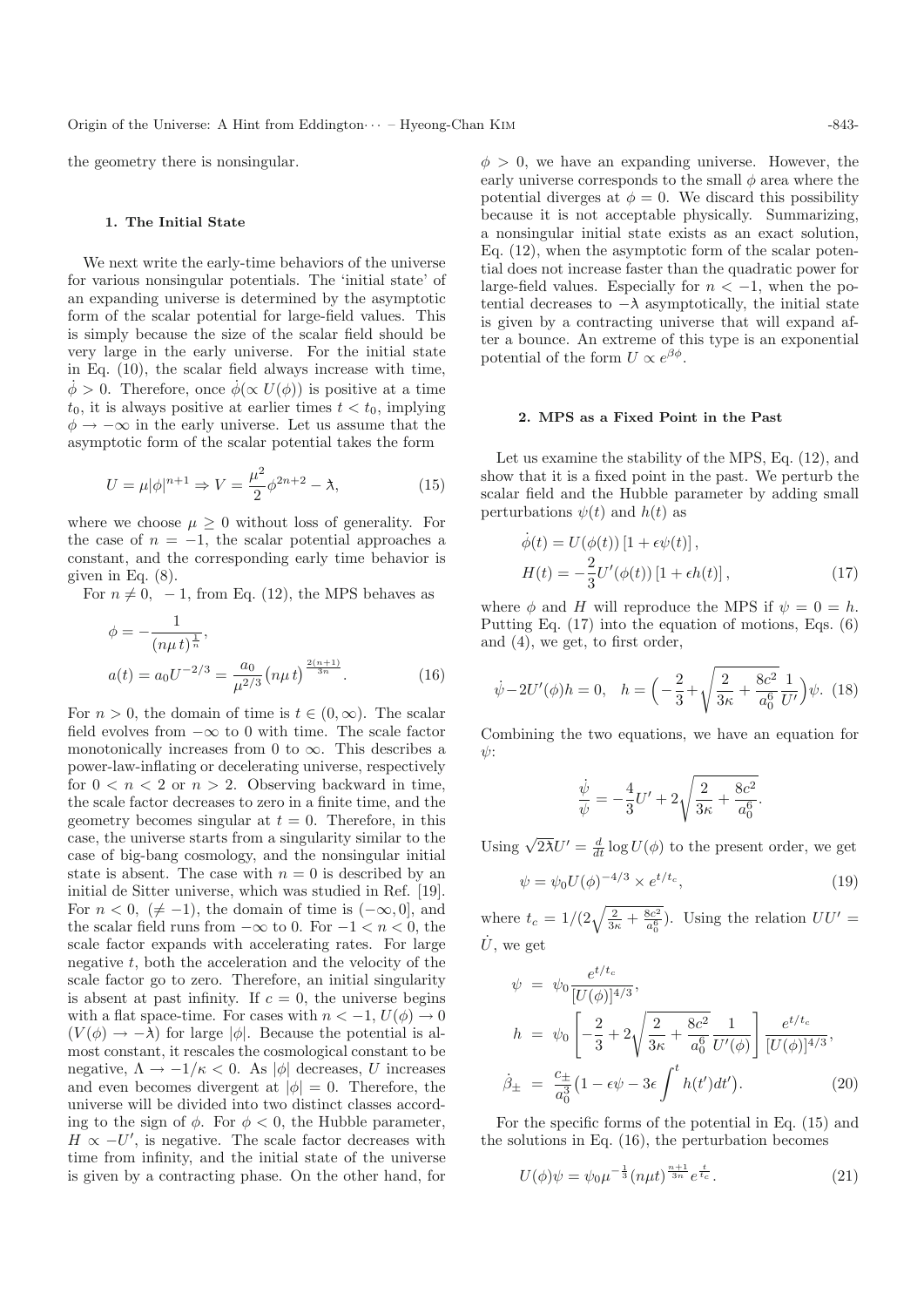For  $n > 0$ , the perturbations vanish at  $t = 0$  where  $\phi \rightarrow$  $-\infty$ . The perturbations grow with time exponentially. For  $n < 0$ , the time runs in  $(-\infty, 0]$ . The perturbations exponentially grow for  $t < (n+1)t_c/(-3n)$ , but start to decrease for  $t > (n+1)t_c/(-3n)$ . For both cases, the perturbations exponentially grow at early times. This implies that the MPS is a fixed point in the past. For  $n < -1$ , the perturbations also vanish at  $t = 0$ , when the scale factor goes to zero. Because the scale factor monotonically decreases, this corresponds to a later time attractor shrinking to a singularity. Note, however, that this is because the scalar potential has an unphysical form.

### **IV. SUMMARY AND DISCUSSION**

In this work, we study the initial state of an anisotropic universe driven by a scalar field having various potentials with its limiting form  $V(\phi) \propto \phi^{2n+2}$  in EiBI gravity. We identify the maximal pressure solution (MPS) in Eqs.  $(12)–(14)$  as the initial state of the universe. We show that the initial state of the universe is nonsingular for  $n \leq 0$  and that the early universe inflates for  $-1$  <  $n \leq 2$ . The anisotropy does not generate any space-time singularity, which is contrary to the case in GR.

Let us examine the equation of state of the scalar field for the MPS. The equation of state for the MPS is given by  $w = p/\rho = \lambda/(2V(\phi) + \lambda)$ . For  $n > -1$ , the potential diverges at early time. Therefore, the equation of state takes after that of dust. In the presence of dust, the universe experiences a de Sitter expansion in the early universe [25]. However, in the presence of a scalar field, the de Sitter state happens only if  $n = 0$ . For potentials with higher or lower powers, diverse behaviors appear. Therefore, the perfect-fluid analogy is inappropriate to describe the behavior of the early universe. Mathematically, this is because the Hubble parameter in Eq. (4) mainly depends on the first term of Eq. (4), which is absent in the perfect-fluid counterpart. For the MPS, the curvature scale satisfies  $H \propto \phi^n$ . The curvature scale goes to infinity at initial times for  $n > 0$ . On the other hand, it is finite for  $n \leq 0$ . Therefore, the initial state of the universe can be described with classical gravity+quantum matter fields for  $n \leq 0$ , which is a merit of EiBI gravity.

Asking whether the present results hold or not for a universe driven by other fields such as fermions or gauge fields is interesting. In the case of a free theory, any fermion and gauge field will satisfy the Klein-Gordon equation. In addition, the maximal pressure condition in Eq. (10), which represents the boundary between the allowed and the forbidden regions, is determined only by the energy density and the pressure, irrespective of the species of the particles inside the universe. Since the present 'initial state' is given by the condition, similar states will exist even for such universes. At present, we cannot distinguish whether the initial state of our universe is regular or not because we do not know the asymptotic form of the matter field that rules the early universe. Quarks have asymptotic freedom in high density. If the matter dominating the early universe has similar asymptotic freedom, then the initial state of the universe will be regular. On the other hand, if the interactions between the matters are enhanced for high energy, then the initial state will be singular. In the present work, we followed the original proposal of the EiBI gravity in Ref. [6], where matter was independent from the connection. If one relax this assumption, a more general version of EiBI gravity with richer phenomenology will appear. Studying whether the theory may evade the initial singularity happening in the presence of fields interacting with the connection would be interesting.

#### **ACKNOWLEDGMENTS**

The research was supported by a grant from the Academic Research Program of Korea National University of Transportation in 2014. The author thanks to the IK13 committee.

### **REFERENCES**

- [1] L. A. Boyle, P. J. Steinhardt and N. Turok, Phys. Rev. Lett. **96**, 111301 (2006), [astro-ph/0507455].
- [2] D. N. Page, Nature **304**, 39 (1983).
- [3] S. M. Carroll and J. Chen, Gen. Rel. Grav. **37**, 1671 (2005), [Int. J. Mod. Phys. D **14**, 2335 (2005)], [grqc/0505037].
- [4] A. Vilenkin, Phys. Rev. D **27**, 2848 (1983).
- [5] J. Hartle and S. Hawking, Phys. Rev. D **28**, 2960 (1983). [6] M. Banados and P. G. Ferreira, Phys. Rev. Lett. **105**,
- 011101 (2010), [arXiv:1006.1769 [astro-ph.CO]]. [7] P. Pani, V. Cardoso and T. Delsate, Phys. Rev. Lett. **107**, 031101 (2011), [arXiv:1106.3569 [gr-qc]].
- [8] P. Pani, T. Delsate and V. Cardoso, Phys. Rev. D **85**, 084020 (2012), [arXiv:1201.2814 [gr-qc]].
- [9] A. De Felice, B. Gumjudpai and S. Jhingan, Phys. Rev. D **86**, 043525 (2012), [arXiv:1205.1168 [gr-qc]].
- [10] P. P. Avelino, Phys. Rev. D **85**, 104053 (2012), [arXiv:1201.2544 [astro-ph.CO]].
- [11] P. P. Avelino, JCAP **1211**, 022 (2012), [arXiv:1207.4730 [astro-ph.CO]].
- [12] J. Casanellas, P. Pani, I. Lopes and V. Cardoso, Astrophys. J. **745**, 15 (2012), [arXiv:1109.0249 [astro-ph.SR]].
- [13] C. Escamilla-Rivera, M. Banados and P. G. Ferreira, Phys. Rev. D **85**, 087302 (2012), [arXiv:1204.1691 [grqc]].
- [14] P. P. Avelino and R. Z. Ferreira, Phys. Rev. D **86**, 041501 (2012), [arXiv:1205.6676 [astro-ph.CO]].
- [15] Y.-X. Liu, K. Yang, H. Guo and Y. Zhong, Phys. Rev. D **85**, 124053 (2012), [arXiv:1203.2349 [hep-th]].